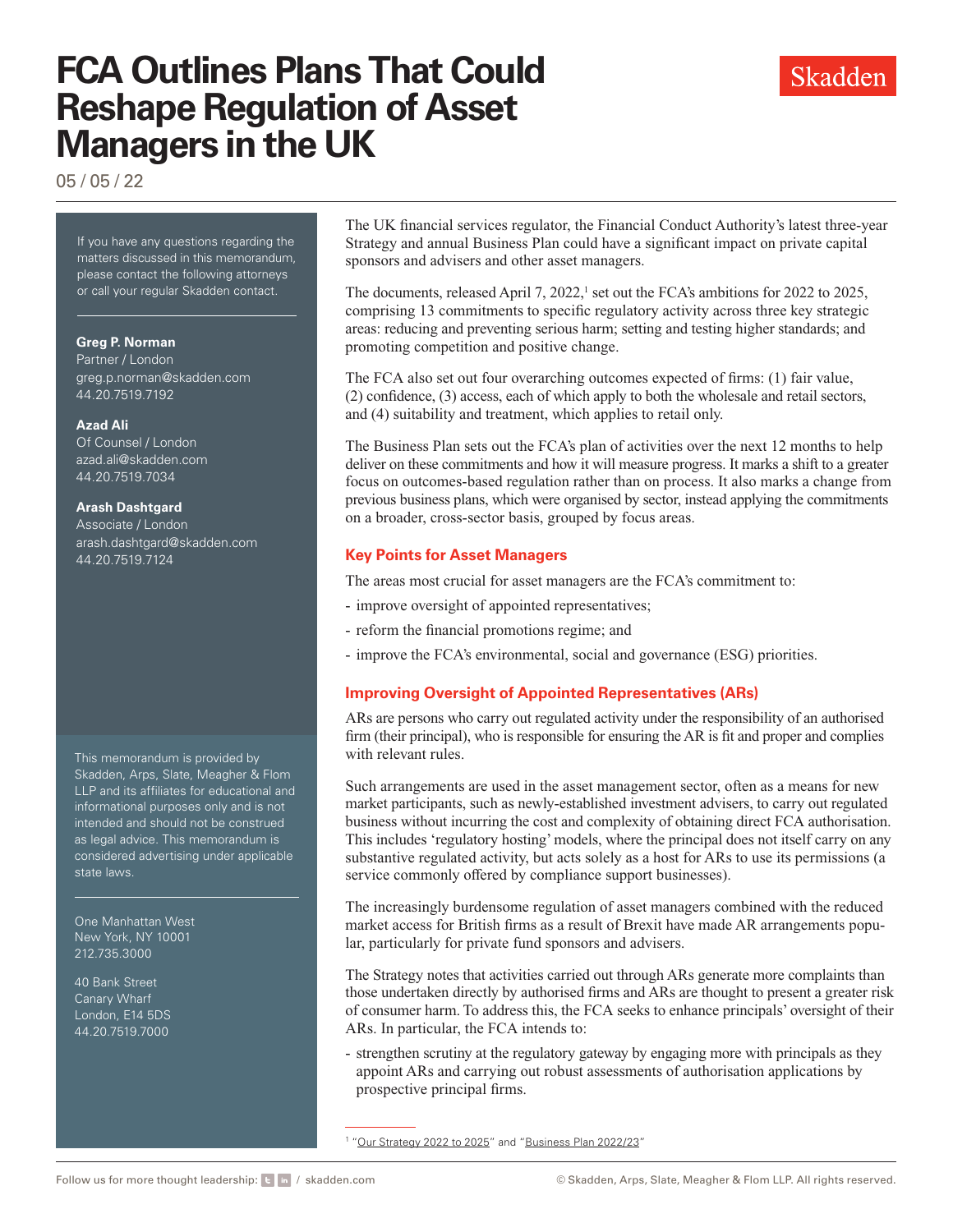# **FCA Outlines Plans That Could Reshape Regulation of Asset Managers in the UK**

- publish final rules on the AR regime following the consultation begun in December 2021 (CP21/34).<sup>2</sup> The consultation includes proposals to clarify and strengthen principals' responsibilities and the FCA's expectations of them and increase the amount and timeliness of information the FCA receives on principals and their ARs, and the details of ARs included on the FCA register.
- assess the need for further policy changes regarding regulatory hosting as raised for discussion in the above consultation. Regulatory hosts have been found by the FCA to apply less effective oversight of their ARs. Potential policy options include prohibiting the model outright, requiring specific FCA consent for hosting and limiting the scope of activities that principals may oversee.
- intensify supervision of principals to reduce the most significant risks of ARs, including increasing the FCA's use of data to better target interventions.
- undertake more assertive supervision of high-risk principals, including greater use of regulatory tools and appropriate enforcement action.

The FCA and the UK Treasury have coordinated in assessing possible changes to the broader AR framework, and the Treasury published a Call for Evidence in December 2022.<sup>3</sup> This proposed changes to the overall scope of activities that may be carried out by ARs, augmenting the tools available to the FCA to prevent abuse of the regime and placing more direct requirements on ARs, in contrast to the current indirect imposition of requirements via principals.

Asset managers using AR arrangements, or considering their use, should be mindful that these models, and particularly principals' arrangements for overseeing their ARs, will be under greater scrutiny going forward — both by means of enhanced rules and, in practice, via intensified FCA supervision — and ensure that their arrangements are robust in this regard. Those making use of regulatory hosting services, in particular, should monitor the outcome of the discussion on this topic over the course of the year and ensure they are prepared for any new restrictions.

Although the FCA's focus has partly been on consumer harm, the proposed new rules are not restricted to ARs engaging with retail investors, and apply equally to those operating in the wholesale sector. Over a longer timeframe, more fundamental changes to the scope and nature of arrangements may be implemented, subject to the outcome of the Treasury's legislative proposals, which asset managers should also continue to monitor.

For many, particularly in the private fund sector, the AR regime has provided a helpful, albeit temporary, gateway to full FCA authorisation, but it is not clear how long this will remain viable.

#### **Reforms to the Financial Promotions Regime**

A number of reforms are proposed to the UK financial services marketing (or "financial promotions") regime to tackle the misselling of products. Notably, this includes a focus on reducing the mis-selling of high-risk non-standard investments to consumers that do not align with their risk tolerance. This will be particularly relevant to managers and distributors of high-risk products in the private funds sector, such as unauthorised funds.

The proposals include:

- requiring authorised firms to obtain specific permission to approve financial promotions on behalf of unauthorised persons (the 'financial promotions gateway'), in contrast with the current position, where all authorised firms are able to approve financial promotions. This is subject to legislative change to be carried out by the Treasury but forms a key part of the FCA's intentions in this area.
- publishing final rules following its consultation regarding financial promotion rules for high risk investments, including crypto assets (CP22/2<sup>4</sup>). This includes proposals to:
	- rationalise the currently complex classifications of high-risk investments (including the 'Non-Mainstream Pooled Investment' definition that seeks to capture pooled investments in an unauthorised fund);
	- strengthen the 'consumer journey' into high-risk investments (ensuring more engagement by consumers with risk warnings, rather than simply 'clicking through'); and
	- strengthen the role of firms approving and communicating financial promotions via complementary rules to the proposed financial promotion 21 gateway (*e.g.,* ensuring they have the relevant expertise in the promotions they approve).
- Increasing FCA resources for recognising non-compliant promotions, including via analytics.

The FCA is clearly cognisant of the increased 'retailisation' of the private capital market and these proposals reflect that. Asset managers should monitor these developments, and ensure, in particular, that they understand any changes to the classification of the products they market in the UK and are in a position to comply with the new rules regarding products within the scope of the regulations, particularly asset managers currently marketing

<sup>&</sup>lt;sup>2</sup> FCA, "[Improving the Appointed Representatives Regime"](https://www.skadden.com/-/media/files/publications/2022/05/fca-outlines-plans-that-could-reshape-regulation-of-asset-managers-in-the-uk/improving_the_appointed_representatives_regime.pdf) (consultation paper) (December 2021)

<sup>&</sup>lt;sup>3</sup> UK Treasury, ["The Appointed Representatives Regime: Call for Evidence](https://www.skadden.com/-/media/files/publications/2022/05/fca-outlines-plans-that-could-reshape-regulation-of-asset-managers-in-the-uk/the_appointed_representatives_regime_call_for_evidence.pdf)"

<sup>4</sup> FCA, "[Strengthening Our Financial Promotion Rules for High Risk Investments,](https://www.skadden.com/-/media/files/publications/2022/05/fca-outlines-plans-that-could-reshape-regulation-of-asset-managers-in-the-uk/strengthening_our_financial_promotion_rules.pdf) [Including Cryptoassets"](https://www.skadden.com/-/media/files/publications/2022/05/fca-outlines-plans-that-could-reshape-regulation-of-asset-managers-in-the-uk/strengthening_our_financial_promotion_rules.pdf) (consultation paper) (January 2020)